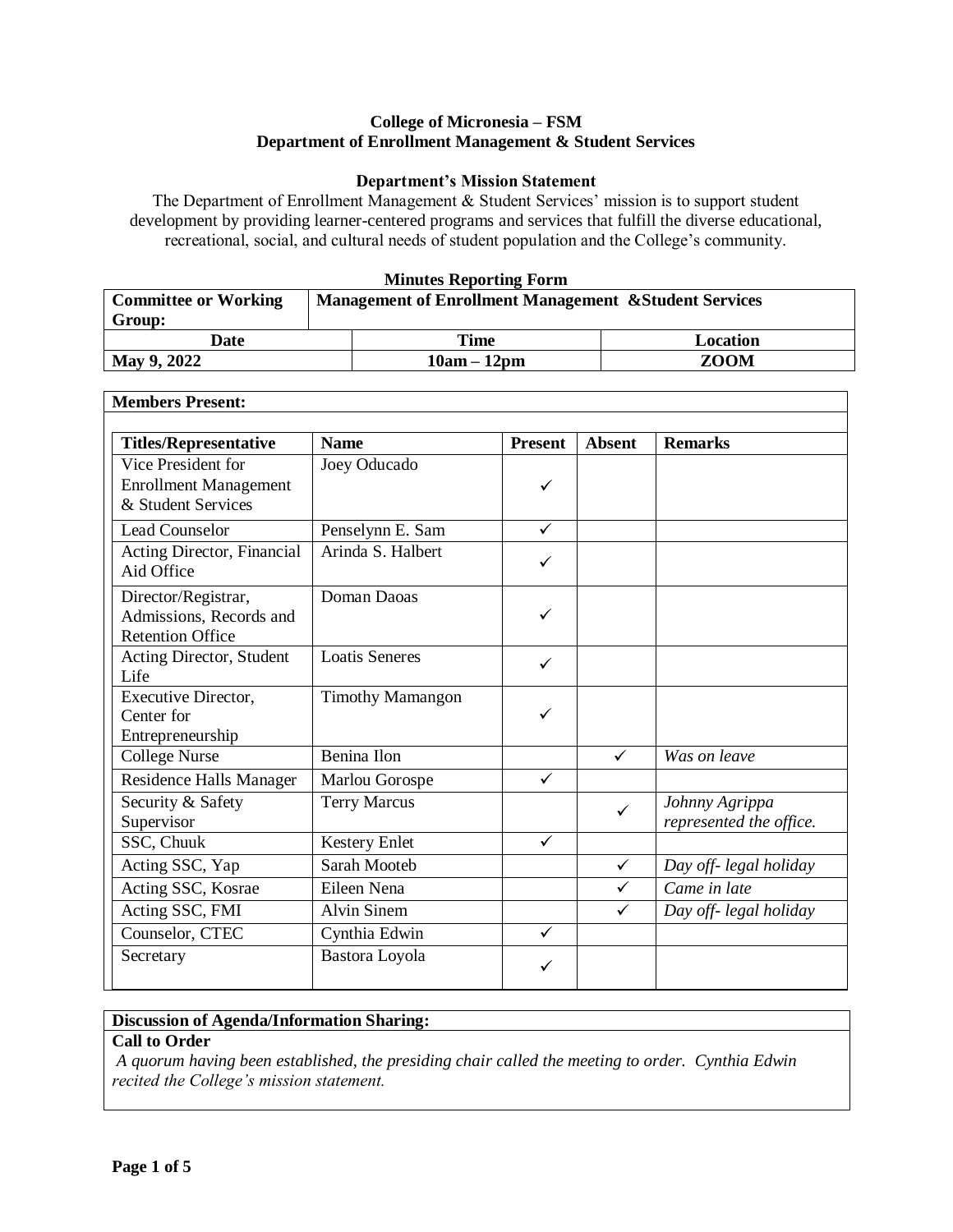### **Updates or high lights from each unit**

- *1. Financial Aid office*
	- *On April 1st and 2nd, 2022, the office staff participated in the 2022 Federal Student Aid virtual conference hosted by the Pacific Financial Aid Association (PacFAA).*
	- *The Acting Director downloaded the Program Review Report package from the COD system that has been issued on April 28, 2022 for the college regarding the stale checks since school years 2003-2004 and 2018-2019. It was addressed to the Interim President to respond by acknowledging the receipt of this report via email to: Leslie Chin in San Francisco-Seattle School Participation Division within 30 calendar days of the receipt of the email/issuance of the PRR.*
	- I. Pell Grant as of April 30, 2022

| Campus       | N    | A    | B      |      | D    | <b>Amount</b>  |
|--------------|------|------|--------|------|------|----------------|
| National     | 865  | 725  | 83.825 | 724  | 100% | \$4,327,269.36 |
| <b>CTEC</b>  | 272  | 221  | 81.25% | 221  | 100% | \$1,414,352.25 |
| Chuuk        | 234  | 149  | 63.68% | 149  | 100% | \$900,496.57   |
| Kosrae       | 153  | 123  | 80.39% | 122  | 99%  | 630,693.01     |
| Yap          | 208  | 168  | 80.77% | 168  | 100% | \$989,940.42   |
| <b>Total</b> | 1732 | 1386 | 80.02% | 1384 | 100% | \$8,262,751.61 |

N-Enrollment

A-Eligible

B-% Eligible vs Enrollment

- C-Pell Recipients
- D-%Pell Recipients vs Eligible
- II. SEG Assistance for April 30, 2022

| Campus      | No. of<br><b>Recipients</b> | Amount     | <b>Total</b><br><b>Recipients to</b><br>date | <b>Total SEG</b><br>awards to<br>date |
|-------------|-----------------------------|------------|----------------------------------------------|---------------------------------------|
| National    |                             | \$2,902.25 | 106                                          | \$104,868.25                          |
| <b>CTEC</b> |                             |            |                                              | 6,893.50                              |
| Total       |                             |            | 113                                          | \$111,761.75                          |

III. SEG Work-Study Spring 2022 as of May 6, 2022

| Campus      | <b>Applied</b> | <b>Worked</b> | <b>Earned</b> |
|-------------|----------------|---------------|---------------|
| National    | 200            | 189           | \$67,734.25   |
| <b>CTEC</b> | 56             | 53            | \$18,169.25   |
| Chuuk       | 14             | 13            | \$4,026.25    |
| Kosrae      |                | 4             | \$1,006.25    |
| Yap         | 37             | 34            | \$10,782.50   |
| <b>FMI</b>  | 43             | 43            | \$18,772.50   |
| Total       | 355            | 336           | \$120,491.00  |

IV. Veteran Work-Study as of March 9, 2022

| Campus          | <i>Approved</i> | <b>Worked</b> | <b>Earned</b> |
|-----------------|-----------------|---------------|---------------|
| <b>National</b> |                 |               | \$3,262.50    |

V. Scholarship Received/Transmitted to business office as of April 30, 2022

| <b>State</b> | <b>No. of Recipients</b> | Amount     |
|--------------|--------------------------|------------|
| Kosrae       |                          | \$2,000.00 |
| Yap          |                          | \$5,000.00 |
| Total        |                          | \$7,000.00 |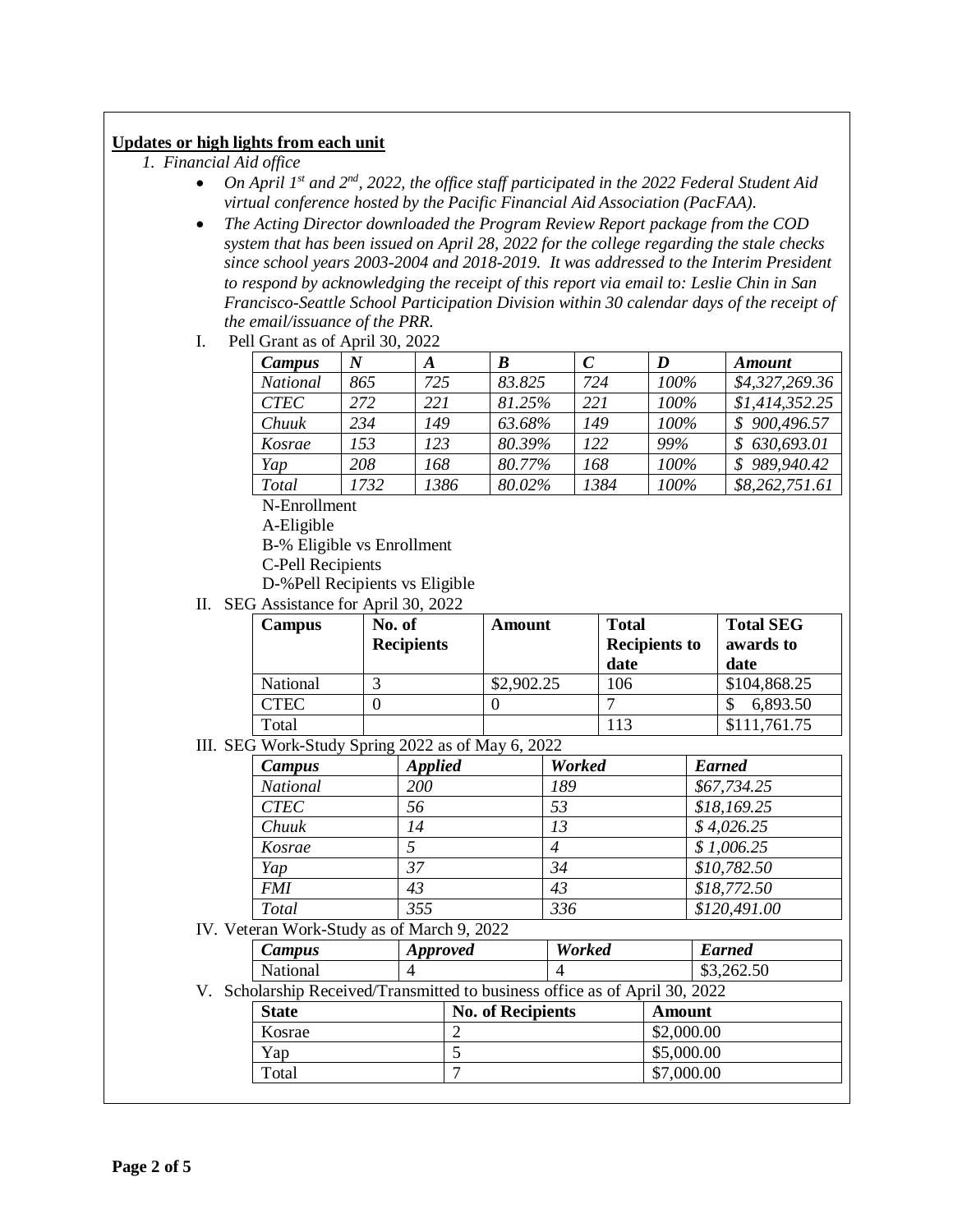| VI. We Care Student Aid/Laptop Aid Applications as of April 30, 2022 |                  |
|----------------------------------------------------------------------|------------------|
|                                                                      | No of Applicants |
| We Care Student Aid                                                  | -87              |
| We Care Laptop                                                       |                  |
| Total                                                                | 109              |

- *2. Office of Admissions, Records & Retention*
	- *The staff distributed admission packets to all private and public high schools in Pohnpei on April 25-28, 2022.*
	- *The current enrollment head count is 531 or 52% of 1,017 target all-campus wide, in terms of credits, all campus-wide, it is 2,910 or 51% of 5,759 target credits.*
	- *All campus-wide Summer2022 registration is still on-going.*
	- *Regular registration for Summer2022 is May 26-27, 2022.*
	- *Final grades are due today from the instructors.*
	- *The Commencement Rehearsal will be on Thursday, May 12, 2022. Graduation Regalia will be distributed after the rehearsal. Graduates are advised to assemble in the practice gym between 8:00am – 8:45am.*
	- *The Commencement Exercises will be held in the main gym on May 13, 2022, marching begins at 9am. Wearing of face mask and 3 feet social distancing are to be observed when entering the gym.*

#### *3. Student Life office*

*Founding Day 2022 Ball games competitions ended April 13, 2022.*

| $\overline{\phantom{0}}$ |                   |          |             |             |
|--------------------------|-------------------|----------|-------------|-------------|
|                          | <b>Basketball</b> |          | Volleyball  |             |
| Prizes                   | Male              | Female   | Male        | Female      |
| 1st                      | PSO 1             | KSO      | <b>CTEC</b> | PSO         |
| 2nd                      | PSO 2             | ChuuChok | PSO         | <i>CTEC</i> |
| 3rd                      | <i>ChuuChok</i>   | YSO      | Staff       | KSO         |

 *Youth leadership summit were conducted by IOM to the students at National campus. Two groups (Water Bender and Trash for Cash) were selected and the closing dates are May 19-20, 2022.*

 *End of the semester relief for the students were celebrated on May 6, 2022 at Bookstore's newly constructed extension for their food court and beach volleyball site for their fun games and volleyball competitions.*

 *The Annual Health Fair was conducted on April 29, 2022 at the National campus. Three hundred participants attended the event.*

## *4. Counseling office*

- *Joined admission staff visited the private and public high schools to distribute student packets.*
- *A transfer workshop was conducted by Nixon to participants at CTEC*
- *Working with the Acting VPIEQA to get the Nuro retention student tracking platform launched, scheduled to take place on June 14 and June 16 via zoom.*
- *5. Security & Safety office*
	- *Working with HR in advertising positions for security officers at each campus.*
	- *Two additional security officers were assigned to conduct safety measures during the end of semester relief on May 6, 2022 at National campus.*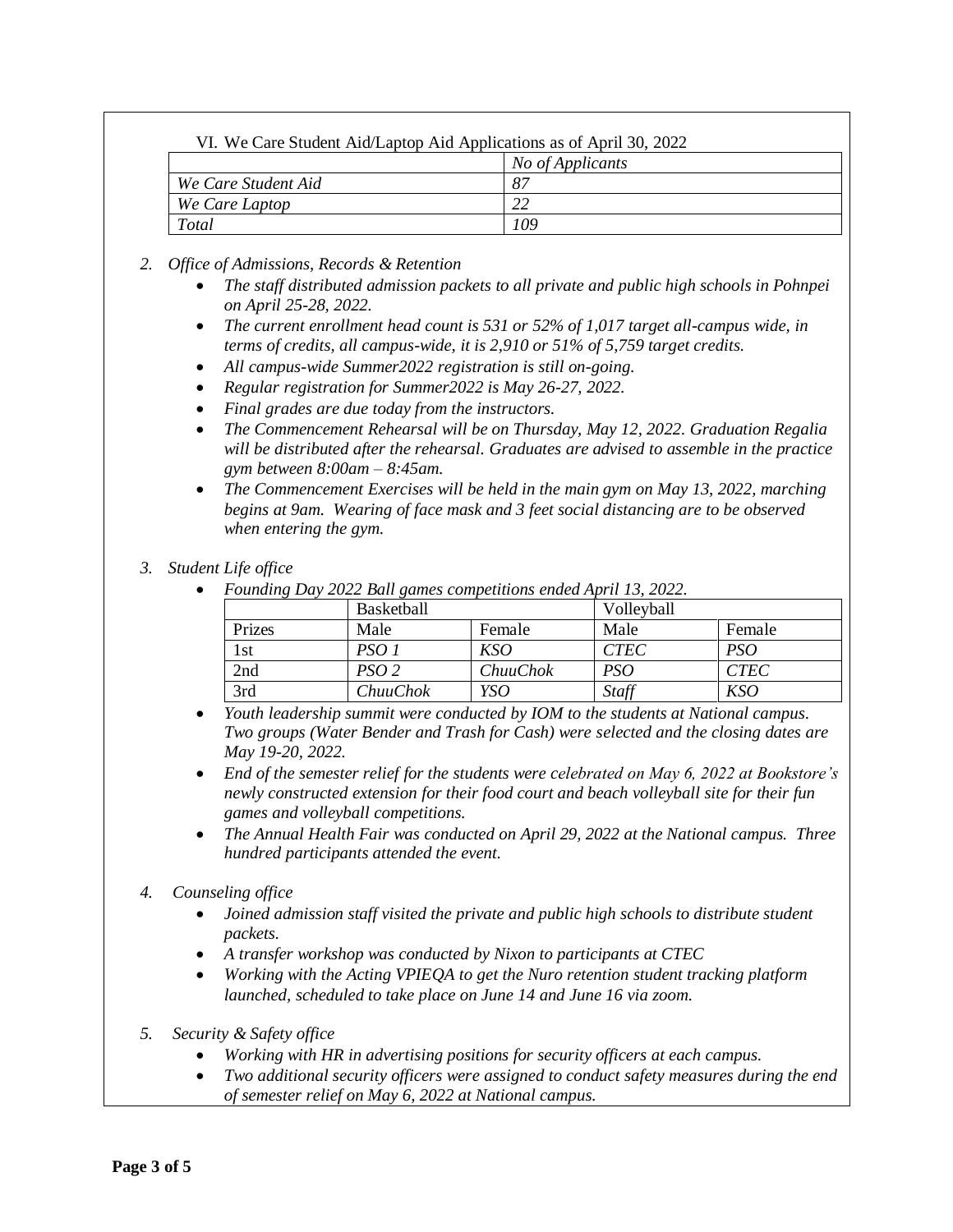- *All security officers will be available to control and monitor vehicle traffic on the road, around the gym and also ensure security and safety during the Spring2022 Commencement exercises. They will also provide escort services to the invited guests and all participants.*
- *6. Center for Entrepreneurship*
	- *The center conducted a two-day hydroponic farm certification training for the staff. During the training, participants learned to manage different hydroponics systems and the fundamentals of climate, water, nutrition, and plant health in these systems. The course is designed for growers with some experience and training. Topics covered include hydroponics growing systems and structures, specific vegetable crop examples, business management, and food safety.*
	- *Seven sustainability-focused business ideas from teams representing CNMI, Guam, Palau, Pohnpei, and Yap came out of the Startup Weekend Micronesia "Solve 2Day, Evolve 2Morrow" event hosted online from April 27-29 by the University of Guam Entrepreneur Society student organization, UOG's Center for Entrepreneurship & Innovation, and the Pacific Islands Small Business Development Center Network.*
	- *The center started a partnership with the Continuing Education and Workforce Development at GCC to conduct the Career Safe OSHA 10-Hour General Industry Course on April 20, 2022.*

# *7. CTEC*

- *Training for better test taking tips was conducted for the students on April 20, 2022.*
- *First-aid & CPR training for all EMSS staff of National and CTEC will be conducted during this Summer2022.*
- *COVID-19 regular shots, flu shots and also 1st and 2nd booster shots were conducted at the student services center on May 6, 2022 to 47 participants.*

## *8. Chuuk campus*

- *All admission packets are delivered to all private and public high schools.*
- *Commencement exercises is scheduled to be held on Saturday, May 14, 2022. All are required to follow the COVID-19 protocol. The Presiding Chair recommended that the program be sent to Acting VPEMSS for review and feedback.*

# *9. VPEMSS office*

- *The Presiding Chair again reminded everyone on the Annual Assessment in the TracDat and Administrative Unit Program Review. Annual assessment of our programs and services should be completed and uploaded in the TracDat by end of this month.*
- *Due to technical issues with ZOOM, the Presiding Chair can be easily reached via email.*
- *Yap and FMI are excused from the meeting as they observe the FSM holiday on May 9, 2022. He then recommended that they send their updates in a narrative via email at the end of the week.*

## **Adjournment**

*The Director of OARR, Doman Daoas moved and CTEC Counselor, Cynthia Edwin seconded that the meeting be adjourned. The meeting adjourned at 11:30am.*

|  | -<br><i>rannonof</i><br>hv<br>. | .<br>w<br>~u |
|--|---------------------------------|--------------|
|--|---------------------------------|--------------|